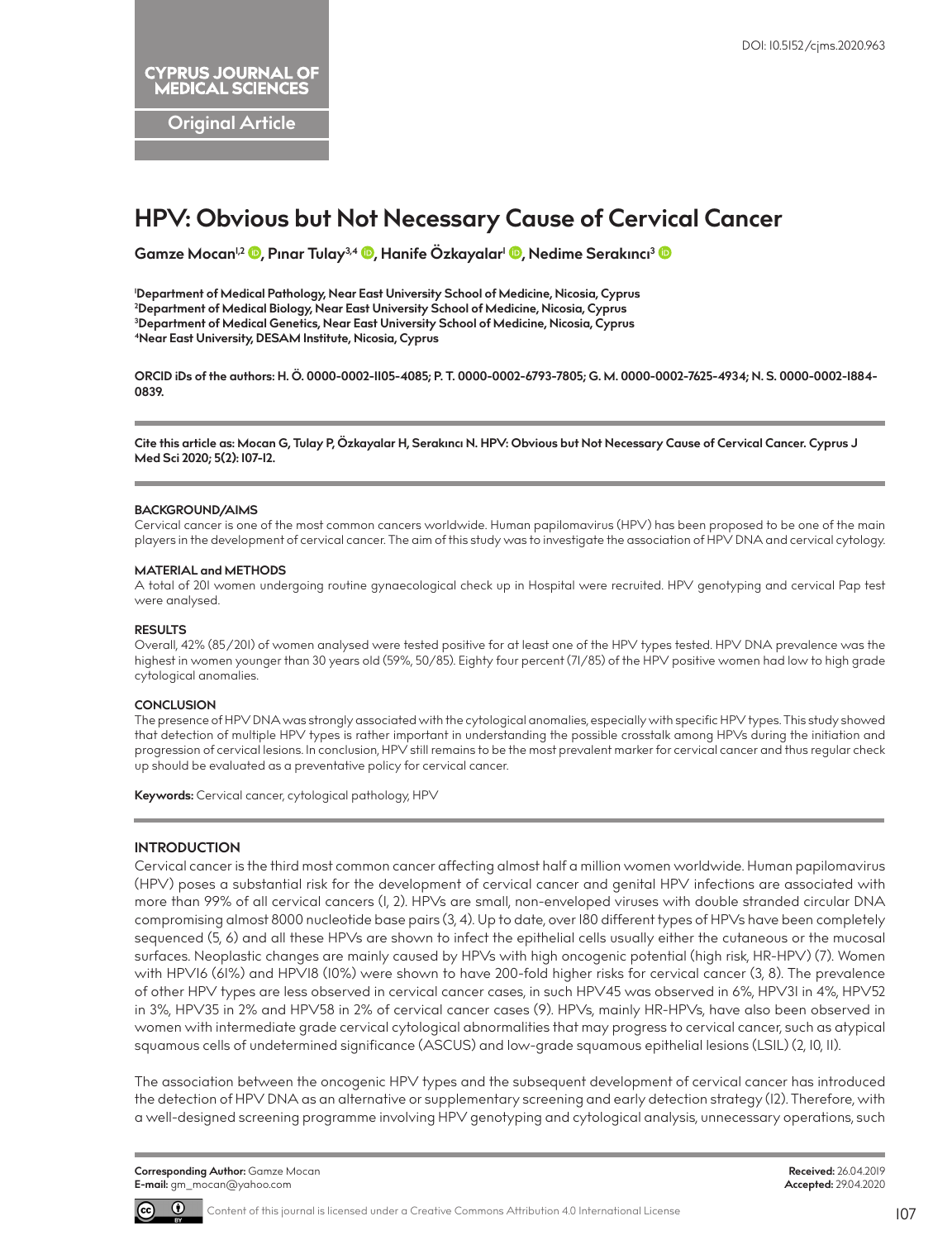as colposcopies, can be prevented. Moreover, with an established policy, early detection of cervical cancer will improve the mortality and morbidity. Hence, in this study we aimed to assess the prevalence of HPV infection in relation to cytological diagnosis in women undergoing routine gynaecological check up. In this way, the association between the presence of HPV DNA and development of cervical abnormalities can be predicted and appropriate treatment can be applied in advance.

## **MATERIAL and METHODS**

## **Study Population: Physical Examination and Specimen Collection**

Ethical approval conforming to the provisions of the Declaration of Helsinki was granted and written consensus was obtained from each patient. Women between the ages of 19-57 years old undergoing routine gynaecological check-up in Hospital were recruited into this prospective study investigating the correlation between the prevalence of HPV DNA and the cytological findings. Each participant had a pelvic examination at enrolment and exfoliated cervical cells were obtained for cytological analysis and for HPV DNA testing. Informed consent was received from each patient.

## **Cytological Assessment**

The cervical cells were spread on microscope slide and fixed for the cytological assessment. The samples were stained with Papanicolaou (Pap) stain (BD Sure Path liquid based Pap Test; Papnicolou's solution, Merck) within the Laboratory of Pathology, Hospital. Pap smear samples were analysed by trained cytopathologists and the cytological smears were classified following 2014 Bethesda system (13, 14). In brief, the samples were classified as; no epithelial cell anomaly, atypical squamous cell of undetermined significance (ASC-US), atypical squamous cells with high grade squamous intraepithelial lesion (ASC-H), low grade squamous intraepithelial lesion (LSIL) and high grade squamous intraepithelial lesion (HSIL). The presence of fungal or bacterial infection as well as inflammation was also reported.

## **HPV DNA Testing**

HPV DNA testing of all the participants was performed on cervical cell samples at the Medical Genetics and Cancer Diagnosis-Research Centre, Hospital. DNA was extracted using Gene-All® Ribo\_spin vRD™ kit (Gene All, Gambio) and DNA was tested using Seeplex® HPV4A ACE Screening kit (Seeplex, Seegene) following manufacturer's instructions. This kit uses the principle of "Dual Priming Oligonucleotide (DPO) technology" maximising PCR specificity and sensitivity by fundamentally blocking non-specific priming. Internal control and positive control provided within the Seeplex® HPV4A ACE Screening kit were included for each reaction. DNA was tested for the simultaneous genotyping of the high-risk HPV types, HPV16 and HPV18, and screening of 16 additional high-risk HPV types (HRC) including

## **Main Points:**

- Detection of multiple HPV types is rather important.
- There is a possible crosstalk among HPVs during the initiation and progression of cervical lesions.
- HPV still remains to be the most prevalent marker for cervical cancer.

HPV26, 31, 33, 35, 39, 45, 51, 52, 53, 56, 58, 59, 66, 68, 73 and 82 and low risk HPV types, HPV6/11. The presence of HPV DNA was assessed by observing the band with appropriate product size on etihidium bromide stained (2%/1xtris borate EDTA) agarose gel electrophoresis. The presence of HPV16 was detected with a band at 588bp, HPV18 at 230bp, HRC at 465bp, and HPV6/11 at 302bp with an internal control at 1000bp.

## **Statistical Analysis**

The prevalence of HPV DNA was correlated according to the women's age. Two-tailed student's t-test was used for the analysis of distribution of high-grade cytological findings among HPV positive and negative women. A p<0.05 was considered statistically significant. All statistical analysis was conducted using GrapPad prims v6 (California, USA.)

# **RESULTS**

# **HPV DNA Detection**

The study population was composed of 201 women aged between 19 and 57 years old with the median age of 30. Of these women, 45% (85/201) were tested positive for at least one of the HPV types tested. HPV DNA prevalence was the highest in women younger than 30 years old (59%, 50/85) though these values were not statistically significant compared to women older than the age of 30 years old (p>0.05, Table 1). Only six women had two sexual partners and two of these women were tested positive for HPV.

Overall, the presence of HPV16 was detected in 10.9% (22/201) of the women tested, HPV18 in 2.9% (6/201), HPV6/11 in 10.9% (22/201) and at least one of the HRC group of HPVs in 28.9% (58/201; Table 2).

Among HPV positive women 92% (185/201) were tested positive for one HPV type (excluding the analysis of HRC) whereas the rest of the women had multiple HPV types detected. All of these women were positive for at least one type of high-risk HPV and 65% (11/17) have multiple high-risk HPVs detected. Thirty six percent (8/22) of HPV16 positive women were also screened positive for HRC and 18% (4/22) for HPV6/11.

# **Cytological Diagnosis**

Cytological assessments of cervical cells revealed that 14% (12/85) of the HPV positive women did not have any cytological abnormalities (Table 3). The rest of the women have at least one kind of abnormal cervical cytology ranging from epithelial cell

| <b>TABLE I.</b> HPV DNA positive according to age groups |                         |                      |                         |                      |  |  |
|----------------------------------------------------------|-------------------------|----------------------|-------------------------|----------------------|--|--|
|                                                          | <b>HPV DNA positive</b> |                      | <b>HPV DNA negative</b> |                      |  |  |
| Age<br>groups                                            | Number of<br>women      | $\%$<br>(Percentage) | Number of<br>women      | $\%$<br>(Percentage) |  |  |
| < 30                                                     | 50                      | 59                   | 4 <sup>1</sup>          | 35                   |  |  |
| $30 - 40$                                                | 22                      | 26                   | 4 <sup>1</sup>          | 35                   |  |  |
| $4I - 55$                                                | 12                      | 4                    | 31                      | 26                   |  |  |
| >55                                                      |                         |                      | 3                       | 3                    |  |  |
| Total                                                    | 85                      |                      | II6                     |                      |  |  |
| HPV: human papilomavirus                                 |                         |                      |                         |                      |  |  |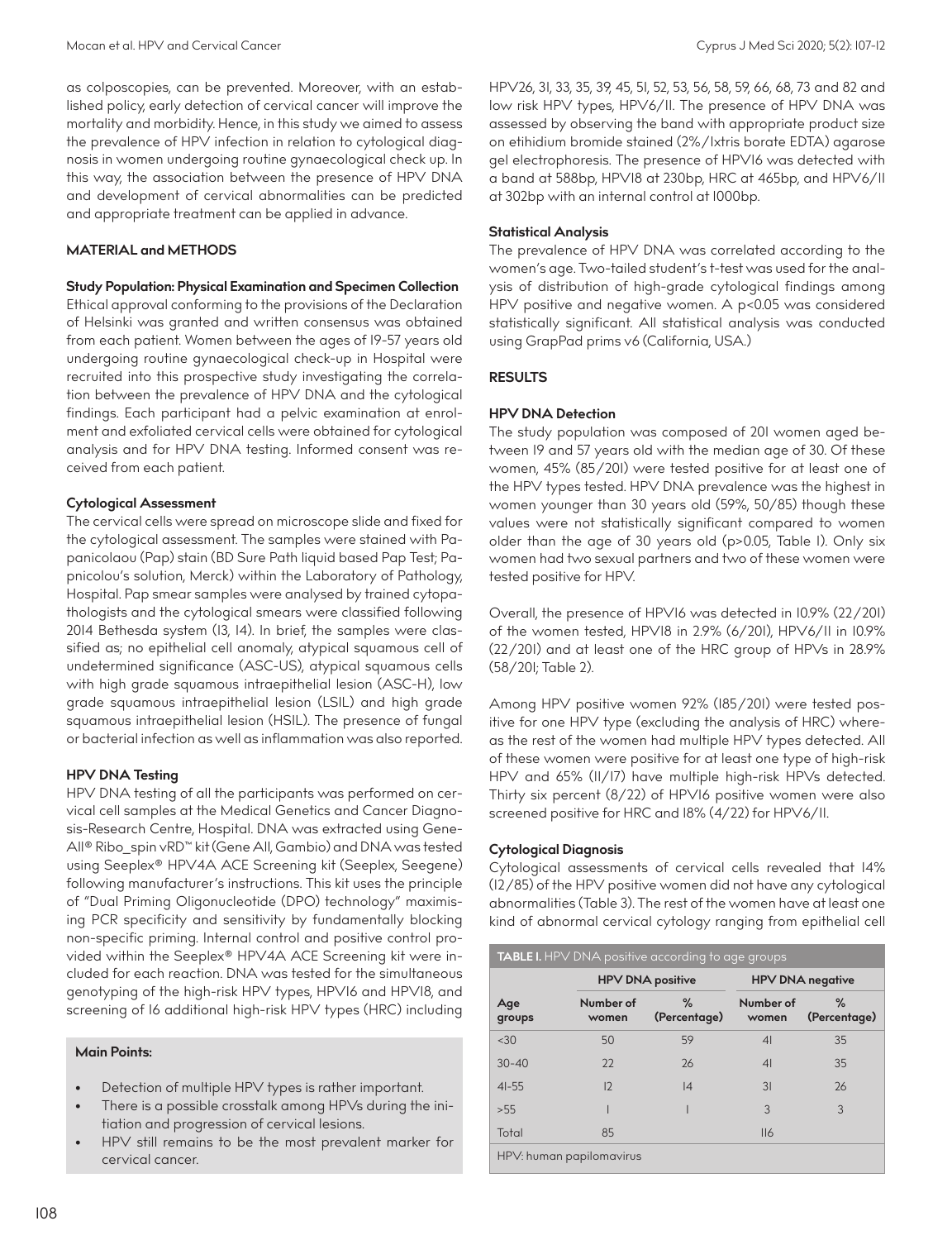anomalies to LSIL and HSIL. Overall, abnormal cytological outcome was observed to be more common in HPV positive women (90%, 76/85, of women) compared to HPV negative women (76%, 89/116, Table 3). In HPV positive women low grade cervical abnormalities, such as LSIL (22%) were detected. Additionally, bacterial vajinozis within the vaginal flora (3%, 5/85), fungal infection morphologically similar to candida (6%, 5/85) and inflammation (23%, 20/85), were also detected in HPV positive women. Thirty six percent (32/85) of HPV positive women were diagnosed to have epithelial cell anomalies, 17% (15/85) with ASCUS, 1% (1/85) with ASC-H, 22% (1/85) with LSIL, 8% (6/85) with HSIL (Table 3).

| <b>TABLE 2.</b> Distribution of HPV types           |                    |                           |                                            |  |  |
|-----------------------------------------------------|--------------------|---------------------------|--------------------------------------------|--|--|
| <b>HPV</b><br>type                                  | Number of<br>women | Overall<br>percentage (%) | Percentage among HPV<br>positive women (%) |  |  |
| HPV16                                               | 22                 | 10.9                      | 29                                         |  |  |
| HPV18                                               | 6                  | 29                        |                                            |  |  |
| HPV6/II                                             | 9                  | 10.9                      | 22                                         |  |  |
| <b>HRC</b>                                          | 58                 | 28.9                      | 68                                         |  |  |
| HPV: human papillomavirus; HRC: high-risk HPV types |                    |                           |                                            |  |  |

## **Association of HPV Types with Cytological Diagnosis**

Overall, 23% (5/22) of the HPV16 positive women did not present any cytological anomalies and the rest had at least one aberrant cytological diagnosis ranging from low, intermediate and highgrade cervical anomalies. The findings of cytological diagnoses are summarised in table 4. The low-grade cervical anomalies of HPV16 positive women included bacterial vajinozis, fungal infection, warts, inflammation as well as epithelial cell abnormalities. Intermediate and high-grade cervical lesions for HPV16 positive women included ASCUS (18%, 4/22), LSIL (18%, 4/22) and HSIL (9%, 2/22) (Figure 1). The number of women tested positive for HPV18 is low; however, half these women were diagnosed for AS-CUS, 33% (2/6) for LSIL and 17% (1/6) for HSIL. The highest detection of HSIL (26%, 5/19) was reported in HPV6/11 positive women. Presence of warts and ASCUS were detected in 26% (5/19) of the HPV6/11 positive women (Table 4, Figure 1). For the HRC positive women, epithelial cell abnormalities were detected in 38% (22/58) followed by 24% (14/58) LSIL and 21% (12/58) ASCUS.

The risk of having LSIL was considerably increased (p<0.05) when the women were HPV16 positive as well as HRC positive, in such cytological diagnosis for half of the HPV16 and HRC positive women revealed that they have LSIL. Although the rate of

| <b>TABLE 3.</b> Association of HPV with cytological diagnosis |                                             |                      |                                              |                               |  |  |
|---------------------------------------------------------------|---------------------------------------------|----------------------|----------------------------------------------|-------------------------------|--|--|
| Cytological<br>diagnosis                                      | Number of women<br>(Total HPV positive: 85) | $\%$<br>(Percentage) | Number of women<br>(Total HPV negative: II6) | $\frac{9}{6}$<br>(Percentage) |  |  |
| Negative for intraepithelial lesion or malignancy             | 12                                          | 14                   |                                              | 23                            |  |  |
| <b>Bacterial Vaginosis</b>                                    |                                             |                      |                                              |                               |  |  |
| Fungal infection                                              |                                             | 6                    |                                              |                               |  |  |
| Non-specific Inflammation                                     | 20                                          | 23                   | 22                                           | 9                             |  |  |
| <b>ASCUS</b>                                                  | 15                                          |                      |                                              | 15                            |  |  |
| ASC-H                                                         |                                             |                      |                                              |                               |  |  |
| <b>LSIL</b>                                                   | 9                                           | 22                   |                                              |                               |  |  |
| <b>HSIL</b>                                                   | Ò                                           | 8                    |                                              |                               |  |  |

ASCUS: atypical squamous cells of undetermined significance; ASC-H: atypical squamous cells-cannot exclude high-grade squamous intraepithelial lesion; LSIL: low grade squamous intraepithelial lesion; HSIL: high grade squamous intraepithelial lesion

| <b>TABLE 4.</b> Association of HPV prevalence with cytological outcome |                                   |                                   |                                     |                                 |  |  |  |
|------------------------------------------------------------------------|-----------------------------------|-----------------------------------|-------------------------------------|---------------------------------|--|--|--|
| Cytological<br>diagnosis                                               | Percentage of women<br>with HPVI6 | Percentage of women<br>with HPVI8 | Percentage of women<br>with HPV6/II | Percentage of women<br>with HRC |  |  |  |
| No abnormalities                                                       | 23                                | $\Omega$                          | 16                                  | 4                               |  |  |  |
| Epithelial cell abnormalities                                          | 27                                |                                   | 21                                  | 38                              |  |  |  |
| Bacterial vajinozis                                                    | 5                                 | $\Omega$                          |                                     | 3                               |  |  |  |
| Fungal infection                                                       | 5                                 | $\Omega$                          | ↳                                   |                                 |  |  |  |
| Warts                                                                  | 4                                 | $\Omega$                          | 26                                  |                                 |  |  |  |
| Inflammation                                                           | 23                                | 33                                | 32                                  |                                 |  |  |  |
| <b>ASCUS</b>                                                           | 8                                 | 50                                | 26                                  | 21                              |  |  |  |
| ASC-H                                                                  | $\Omega$                          | $\Omega$                          |                                     |                                 |  |  |  |
| <b>LSIL</b>                                                            | 8                                 | 33                                | 21                                  | 24                              |  |  |  |
| <b>HSIL</b>                                                            | 9                                 | 17                                | 26                                  |                                 |  |  |  |

HPV: human papillomavirus; HRC: high-risk HPV types; ASCUS: atypical squamous cells of undetermined significance; ASC-H: atypical squamous cells-cannot exclude high-grade squamous intraepithelial lesion; LSIL: low grade squamous intraepithelial lesion; HSIL: high grade squamous intraepithelial lesion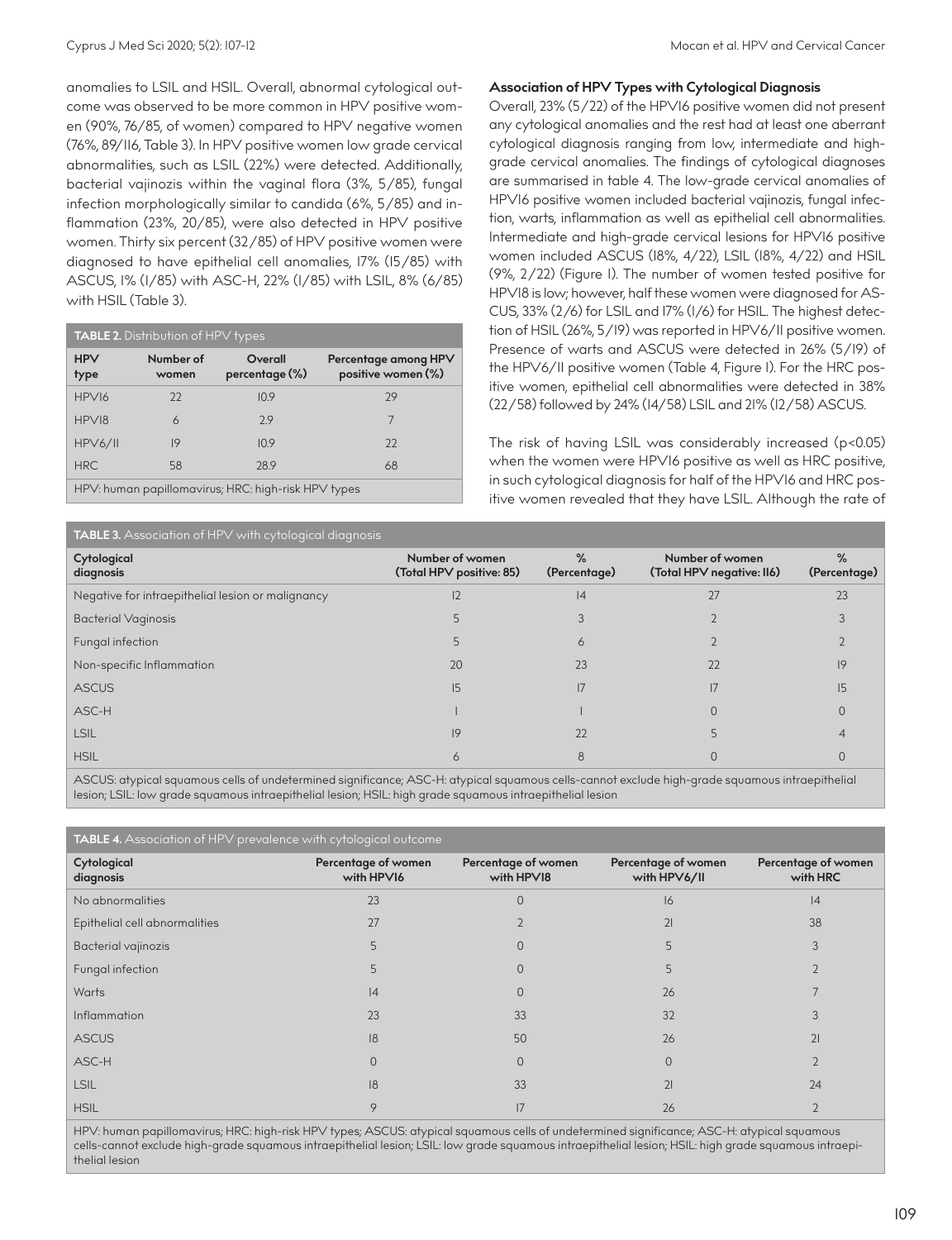

**FIGURE 1.** Diagram showing the pathology and HPV genotyping results

Results of pathological analysis are shown in (a) and the HPV DNA genotyping is shown in (b). Lane 1 represents the patient's DNA, lane 2 represents the marker with a band at 1000bp for internal control, 588bp for HPV16, 302bp for HPV6/11 and 230bp for HPV18. Lane 3 represents the negative control with only a band at 1000bp for the internal control. a) Results of a patient diagnosed for i. ASCUS following pathological analysis and ii. HPV6/11 following HPV DNA genotyping at lane 1. b) Results of a patient diagnosed for i. LSIL following pathological analysis and ii. HPV16 following HPV DNA genotyping at lane 1. c) Results of a patient diagnosed for i. HSIL following pathological analysis and ii. HRC following HPV DNA genotyping at lane 1. Abbreviations: Aypical squamous cells of undetermined significance (ASCUS), low grade squamous intraepithelial lesion (LSIL) and high grade squamous intraepithelial lesion (HSIL).

having HSIL is supposed to be higher when women are positive for more than one HR-HPVs, this study showed that the rates were almost similar in developing HSIL for woman tested HPV16 and HRC positive.

# **DISCUSSION**

High risk HPV types are well known to cause cervical cancer and HPV DNA is detected in approximately 99.7% of cervical cancer tissue specimens (1). Therefore, HPV genotyping is important to investigate the natural history of the infections and whether the infection of HPV is involved in the initiation and progression of cervical cancer lesions (15, 16). With the use of HPV DNA detection strategies, early detection and screening provided tremendous improvement for cervical cancer diagnosis (17). In this study, we present the type specific prevalence of HPVs providing a picture of the frequency of genital infections caused by these mucosal HPVs and estimating the risk of cervical cancer development.

HPV DNA was detected in 42% of 201 women. Worldwide, the prevalence of HPV infection among women was estimated to range between 2% and 44% (18). In general, high risk HPV types are observed at a higher rate in women younger than 30 years (19, 20) which is in agreement with this study, though there are some controversies showing increased prevalence of HPV in the older age group (21), in such high risk HPVs (HPV18 and HPV51) were associated with HSIL (22). All these variabilities among different outcomes including the present study could be due to different techniques used or population differences such as analysis of both normal and abnormal cytologies that may lower the rates of HPV prevalence.

Twelve percent (14/85) of the HPV positive women had normal cytology which is in accordance with the current literature. In confirmation for the carcinogenic role of the high-risk HPV types, cytological diagnosis of the women including low, intermediate and high-grade cervical anomalies were compared to women with normal cytology. The prevalence of epithelial cell anomalies, LSIL and HSIL were shown to be statistically significant in HR-HPV positive women compared to HPV negative women (p<0.05). The prevalence of the HRC types followed by HPV16 was higher in women with epithelial cell anomalies. The prevalence of HPV16 and HPV18 was also relatively high in women diagnosed for LSIL and ASCUS as also reported previously (23). The prevalence of different HPV type differs depending on the ethnic group, such as in Botswana women HPV was associated most with HSIL (24). Similar to our findings, HPV positive women were shown to have increased cytological anomalies of LSIL (50%), HSIL (100%) and invasive cervical cancer (11, 19). In this study, HSIL in addition to genital warts and inflammation were mostly detected in HPV6/11 positive women. HPV6 and HPV11 have been mostly associated with genital warts and condyloma acuminatum, whereas HPV16 and HPV18 to be the main cause of cervical cancer development (25-27).

Among HPV positive women, 20% to 40% have been reported to harbor at least two HPV types (8, 12, 28-30). The idea of the presence of one HPV type increasing the likelihood of attaining another HPV type is still controversial. Although it is suspected that presence of multiple HPV types increases the risk of the persistency of HPV and cervical lesions, it remains to be one of the debates due to the unknown biological activity of these HPVs and the viral load (31, 32). In this study, 8% (17/201) of the women were infected with multiple HPV types and in this study, women tested positive for more than one HPV type did not have an increased rate of having cytological anomalies. Since coinfections are shown to be more frequent among women with cytological abnormalities or impaired immune response (33-35), development of cytological anomalies could be due to the patient history profile as well.

One of the other factors affecting the prevalence of genital HPV infection is the number of sexual partners. In this study only 2 of 6 women with two sexual partners were tested positive for HPV; hence having more than one partner did not seem to have the main reason of HPV infection. Although the main factors increasing the HPV infections accounts for multiple sexual partners, other factors increases the rate of HPV infection including the presence of other sexually transmitted infections, smoking, immunosupression, use of oral contraceptives, hormonal thera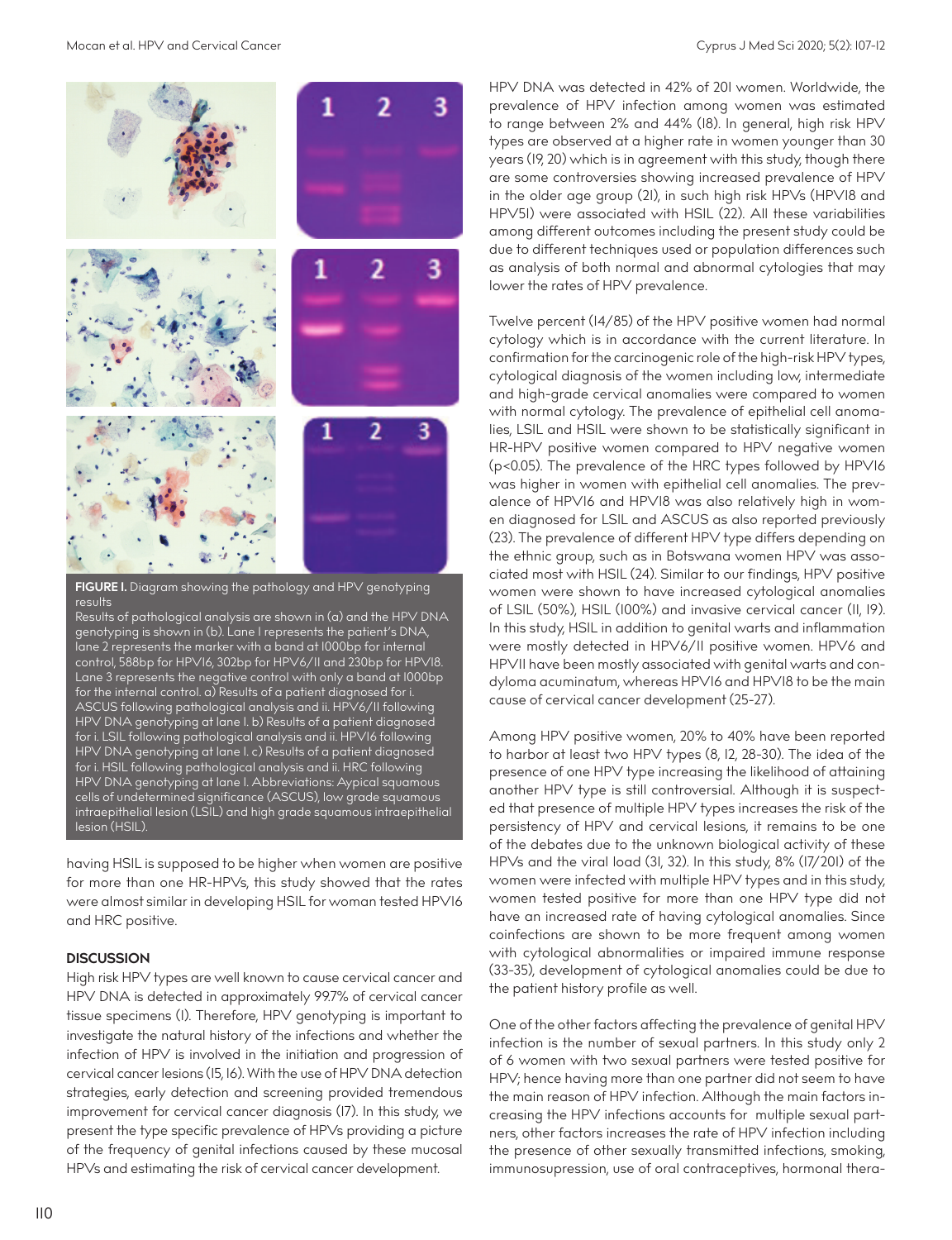py, age of the first sexual intercourse and sexual behaviours of the male partner (36-42).

One of the main limitations of this study involves the cross-sectional design and the lack of analysis of temporal relationship between the HPV detection and the cytological outcome that may have developed at a later stage. Therefore, prospective studies play a crucial role in understanding the association of the presence of HPV DNA, the persistency of the infection and the risk of cervical lesion formation. The types of HPVs analysed in this study is also limited since genotyping is performed for the high-risk HPV types HPV16 and HPV18 and screening is performed for the other high risk HPV types including HPV26, 31, 33, 35, 39, 45, 51, 52, 53, 56, 58, 59, 66, 68, 73 and 82 and low risk HPV types HPV6 and HPV11.

In conclusion, detection of multiple HPV types is rather important in understanding the possible crosstalk among HPVs during the initiation and progression of cervical lesions. Our study provides information on the association and distribution of different HPV types with cytological assessment enabling better outcome measures and early detection and screening for cervical cancer. Overall, this study highlights the importance of identifying the prevalence of HPV types that may define the causality of individual HPV types with cervical cancer and form the basis for secondary prevention measures for cervical cancer and the need of longitudinal studies on the natural history of HPV. In the light of the literature and as it is seen with our results, HPV still remains to be the most prevalent marker for cervical cancer and thus regular check up should be evaluated as a preventative policy for cervical cancer.

**Ethics Committee Approval:** Ethics committee approval was received for this study from the ethics committee of Near East University (YDU/2020/77=1021).

**Informed Consent:** Written informed consent was obtained from patients who participated in this study.

Peer-review: Externally peer-reviewed.

**Author Contributions:** Concept – G.M., N.S.; Design - G.M., N.S., P.T., H.O.; Supervision - G.M., N.S., P.T., H.O.; Resources - G.M., N.S.; Materials - G.M., N.S.; Data Collection and/or Processing - G.M., N.S., H.O.; Analysis and/ or Interpretation - G.M., N.S., P.T., H.O.; Literature Search - P.T., H.O., Writing Manuscript - P.T., H.O.; Critical Review - G.M., N.S., P.T., H.O.

**Acknowledgements:** We would like to thank all the hospital employee and the patients who consented for this research.

**Conflict of Interest:** Authors have no conflicts of interest to declare.

**Financial Disclosure:** The authors declared that this study has received no financial support.

#### **REFERENCES**

- 1. Walboomers JM, Jacobs MV, Manos MM, Bosch FX, Kummer JA, Shah KV, et al. Human papillomavirus is a necessary cause of invasive cervical cancer worldwide. J Pathol 1999; 189(1): 12-9. [[Crossref\]](https://doi.org/10.1002/(SICI)1096-9896(199909)189:1<12::AID-PATH431>3.0.CO;2-F)
- 2. Forman D, de Martel C, Lacey CJ, Soerjomataram I, Lortet-Tieulent J, Bruni L, et al. Global burden of human papillomavirus and related diseases. Vaccine 2012; 30(Suppl 5): FI2-23. [\[Crossref](https://doi.org/10.1016/j.vaccine.2012.07.055)]
- 3. Muñoz N, Bosch FX, de Sanjosé S, Herrero R, Castellsagué X, Shah KV, et al. Epidemiologic classification of human papillomavirus types associated with cervical cancer. N Engl J Med 2003; 348(6): 518-27. [\[Crossref\]](https://doi.org/10.1056/NEJMoa021641)
- 4. Schiffman M, Clifford G, Buonaguro FM. Classification of weakly carcinogenic human papillomavirus types: addressing the limits of epidemiology at the borderline. Infect Agent Cancer 2009; 4: 8. **[[Crossref\]](https://doi.org/10.1186/1750-9378-4-8)**
- 5. de Villiers EM, Fauquet C, Broker TR, Bernard HU, zur Hausen H. Classification of papillomaviruses. Virology 2004; 324(1): 17-27. **[[Crossref\]](https://doi.org/10.1016/j.virol.2004.03.033)**
- 6. Bernard HU, Burk RD, Chen Z, van Doorslaer K, zur Hausen H, de Villiers EM. Classification of papillomaviruses (PVs) based on 189 PV types and proposal of taxonomic amendments. Virology 2010; 401(1): 70-9. [\[Crossref](https://doi.org/10.1016/j.virol.2010.02.002)]
- 7. Rodríguez AC, Schiffman M, Herrero R, Hildesheim A, Bratti C, Sherman ME. Longitudinal study of human papillomavirus persistence and cervical intraepithelial neoplasia grade 2/3: critical role of du-ration of infection. J Natl Cancer Inst 2010; 102(5): 315-24. [[Crossref](https://doi.org/10.1093/jnci/djq001)]
- 8. Bosch FX, Lorincz A, Muñoz N, Meijer CJLM, Shah KV. The causal relation between human papillomavirus and cervical cancer. J Clin Pathol 2002; 55(4): 244-65. [[Crossref\]](https://doi.org/10.1136/jcp.55.4.244)
- Schiffman M, Kjaer SK. Chapter 2: Natural history of anogenital human papillomavirus infection and neoplasia. J Natl Cancer Inst Monogr 2003; (31): 14-9. [\[Crossref](https://doi.org/10.1093/oxfordjournals.jncimonographs.a003476)]
- 10. de Sanjosé S, Diaz M, Castellsagué X, Clifford G, Bruni L, Muñoz N, et al. Worldwide prevalence and genotype distribution of cervical human papillomavirus DNA in women with normal cytology: a me-ta-analysis. Lancet Infect Dis 2007; 7(7): 453-9. [[Crossref](https://doi.org/10.1016/S1473-3099(07)70158-5)]
- 11. Bzhalava D, Guan P, Franceschi S, Dillner J, Clifford G. A systematic review of the prevalence of mucosal and cutaneous human papillomavirus types. Virology 2013; 445(1-2): 224-31. [\[Crossref](https://doi.org/10.1016/j.virol.2013.07.015)]
- Zhang L, Bi Q, Deng H, Xu J, Chen J, Zhang M, et al. Human papillomavirus infections among women with cervical lesions and cervical cancer in Eastern China: genotype-specific prevalence and attribution. BMC Infect Dis 2017; 17(1): 107. [[Crossref\]](https://doi.org/10.1186/s12879-017-2223-1)
- 13. Solomon D, Davey D, Kurman R, Moriarty A, O'Connor , Prey M, et al. The 2001 Bethesda System: terminology for reporting results of cervical cytology. JAMA 2002; 287(16): 2114-9. [\[Crossref](https://doi.org/10.1001/jama.287.16.2114)]
- 14. Nayar R, Wilbur DC. The Pap test and Bethesda 2014. Cancer Cytopathol 2015; 123(5): 271-81. [[Crossref\]](https://doi.org/10.1002/cncy.21521)
- 15. Kyrgiou M, Kalliala IEJ, Mitra A, Fotopoulou C, Ghaem-Maghami S, Martin-Hirsch PPL et al. Immediate referral to colposcopy versus cytological surveillance for minor cervical cytological abnormalities in the absence of HPV test. Cochrane Database Syst Rev 2017; 26(1). [[Crossref\]](https://doi.org/10.1002/14651858.CD009836.pub2)
- 16. Tota JE, Bentley J, Blake J, Coutlée F, Duggan MA, Ferenczy A, et al. Introduction of molecular HPV testing as the primary technology in cervical cancer screening: Acting on evidence to change the cur-rent paradigm. Prev Med 2017; 98: 5-14. [\[Crossref](https://doi.org/10.1016/j.ypmed.2016.11.029)]
- 17. Cuzick J, Arbyn M, Sankaranarayanan R, Tsu V, Ronco G, Mayrand MH, et al. Overview of human papillomavirus-based and other novel options for cervical cancer screening in developed and developing countries. Vaccine 2008; 26(Suppl I0): K29-4I. *[\[Crossref\]](https://doi.org/10.1016/j.vaccine.2008.06.019)*
- 18. Stanley M. Pathology and epidemiology of HPV infection in females. Gynecol Oncol 2010; 117(2 Suppl): S5-10. [\[Crossref](https://doi.org/10.1016/j.ygyno.2010.01.024)]
- 19. Sahiner F, Gümral R, Sener K, Yiğit N, Dede M, Yapar M, et al. Investigation of HPV-DNA in cervical smear samples by PCR methods. IJAPBC 2014; 3(4): 1064-73.
- 20. Baseman JG, Koutsky LA. The epidemiology of human papilloma-virus infections. J Clin Virol 2005; 32(Suppl I): SI6-24. [\[Crossref](https://doi.org/10.1016/j.jcv.2004.12.008)]
- 21. Woodman CB, Collins SI, Young LS. The natural history of cervical HPV infection: unresolved issues. Nat Rev Cancer 2007; 7(1): 11-22. **[[Crossref\]](https://doi.org/10.1038/nrc2050)**
- 22. Gutiérrez MRM, Cuns CA, Gómez Dorronsoro ML, Paniello Alastruey I, Mallor Giménez F, Lozano Escario MD, et al. Influence of Age